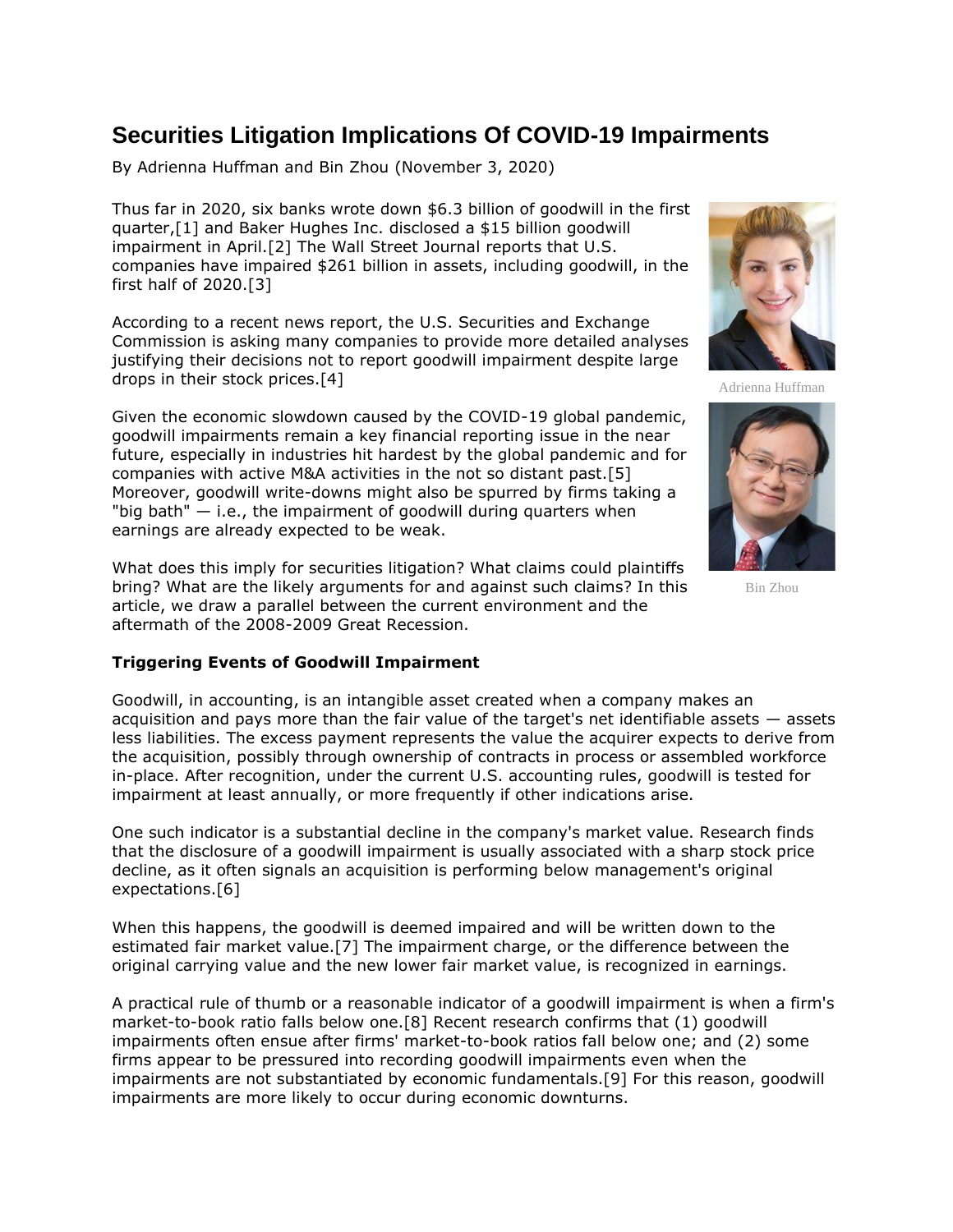## **Goodwill Impairment-Related Securities Litigation From the 2008-2009 Financial Crisis**

The expected increase in goodwill impairments related to the global pandemic is also expected to trigger securities litigation, similar to what occurred during the Great Recession.

We identified and reviewed 20 securities-related lawsuits filed in the state of New York that cite goodwill impairments as part of the plaintiffs' claims against the defendants. A typical claim is that the recognition of goodwill impairment was delayed, and consequently shareholders suffered damages when they purchased shares at the inflated prices.

Our analysis indicates that most cases are dismissed, most often for failure to establish scienter, as estimates of fair value used to assess goodwill are subjective.

As U.S. District Judge Naomi Reice Buchwald of the U.S. District Court for the Southern District of New York stated in In re: ForceField Energy Inc. Securities Litigation in 2017:

Where an omission is based on an accounting write-down's timing, it is not sufficient to simply allege the write-down should have occurred earlier; instead the complaint must include "factual allegations from which a reader could infer Defendants intentionally or recklessly failed to take write-downs" when they should have.[10]

Indeed, in another widely cited decision, Fait v. [Regions Financial Corp.](https://www.law360.com/companies/regions-financial-corp), U.S. District Judge Lewis A. Kaplan of the same New York federal court stated:

[T]he value of such assets is a matter of judgment and opinion. This is quite significant. Given the lack of any objective or readily determinable value for the [assets at issue], "the question of material falsity" of the stated goodwill "is whether the representation was false — not because the value [was] 'wrong' in some empirical sense, but because" the financial statement in the 10-K did not reflect management's "honest opinion."[11]

The case was dismissed, in part, on these grounds.

Where plaintiffs might gain traction in goodwill impairment-related securities litigation, then, is at the confluence of timing and managerial incentives. The academic literature points to several incentives that may impact a manager's decisions to delay, mask, or even hide goodwill impairment.

First, firms' senior executives may have incentives to delay a company's goodwill impairment because CEOs' salary plus bonus and option-based compensation are often substantially reduced following a goodwill impairment.[12] Further, senior executives' reputational concerns and preference for smooth earnings could also influence decisions on whether and when to recognize a goodwill impairment. [13] Of course, incentives to delay a goodwill impairment should not be conflated with a genuine belief that the business was only temporarily affected and remains fundamentally strong.

Second, management may have the incentive to camouflage goodwill impairments with other bad news, especially industrywide news outside of management's control, akin to the idea of a big bath — something the academic literature refers to as an earnings management technique where firms will take large write-downs during quarters where they are reporting weak earnings.[14]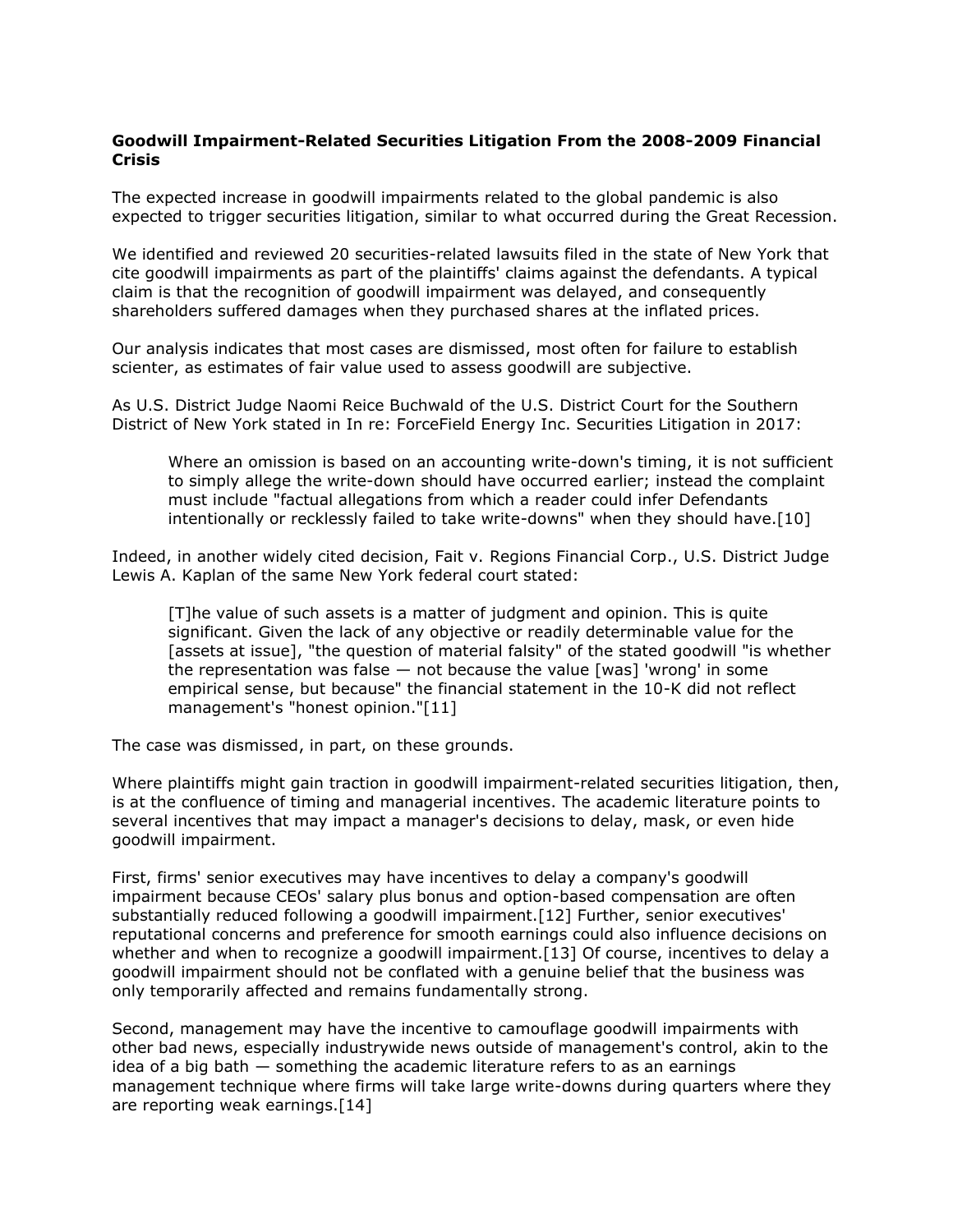Indeed, a recent news article predicted that asset write-downs, such as goodwill impairments, related to COVID-19 would cause big bath earnings drawing trends to the Great Recession.[15] If a firm experiencing operational declines was looking to delay its goodwill impairment opportunistically, it might find the timing of COVID-19 a perfect opportunity to take a big bath and cover for the otherwise misleading write-down.

Third, other incentives to delay include typical fare for securities litigation — firms might delay recognition of an impairment before an equity or debt offering or initial public offering. Indeed, of the cases we reviewed from the New York state, one case that was not dismissed successfully — Kirkland v. Wideopenwest Inc. in the New York Supreme Court — alleged that the firm failed to timely evaluate and impair its goodwill in anticipation of the firm's IPO.[16]

## **What to Expect With Goodwill Impairment Litigation in the Near Future**

The trend in goodwill impairments will continue as the global pandemic takes its toll on the global economy. Market-driven impairments are unlikely to result in successful plaintiff claims against a company, especially if other companies in the same industry are also impairing goodwill. However, litigation might have more teeth when a company delays an impairment due to senior management's personal, financial and/or reputational concerns or uses a big bath to hide it  $-$  particularly when the economic fundamentals indicate that the asset was impaired.

We expect the more successful cases need to provide factual evidence that the firms intentionally delayed recognition of an impairment in clear violation of accounting rules. Qualitative information will also be key to establishing that management was aware that the economic fundamentals of the reporting unit declined and still decided to avoid or delay impairment.

*[Adrienna Huffman](https://www.brattle.com/experts/adrienna-huffman) is an associate and [Bin Zhou](https://www.brattle.com/experts/bin-zhou) is a principal at The [Brattle Group Inc.](https://www.law360.com/companies/the-brattle-group-inc)*

*The opinions expressed are those of the author(s) and do not necessarily reflect the views of the firm, its clients, or Portfolio Media Inc., or any of its or their respective affiliates. This article is for general information purposes and is not intended to be and should not be taken as legal advice.*

[1] These banks include: BBVA, [Umpqua Holding Corp.](https://www.law360.com/companies/umpqua-holdings-corporation), [PacWest Bancorp,](https://www.law360.com/companies/pacwest-bancorp) [Cadence](https://www.law360.com/companies/cadence-bancorp-llc)  [Bancorp,](https://www.law360.com/companies/cadence-bancorp-llc) [CIT Group,](https://www.law360.com/companies/cit-group-inc) and [Opus Bank.](https://www.law360.com/companies/opus-bank) See B. Berkowitz, "6 Banks That Have Taken Goodwill Impairments in 2020," The [Motley Fool Blog,](https://www.law360.com/companies/the-motley-fool-llc) May 20, 2020, [https://www.fool.com/investing/2020/05/20/6-banks-that-took-goodwill](https://www.fool.com/investing/2020/05/20/6-banks-that-took-goodwill-impairments-in-2020.aspx)[impairments-in-2020.aspx.](https://www.fool.com/investing/2020/05/20/6-banks-that-took-goodwill-impairments-in-2020.aspx)

[2] RTTNews, "Baker Hughes Announces Restructuring Plan, Non-cash Goodwill Impairment Charge," [Nasdaq,](https://www.law360.com/companies/nasdaq-inc) April 13, 2020, [https://www.nasdaq.com/articles/baker-hughes](https://www.nasdaq.com/articles/baker-hughes-announces-restructuring-plan-non-cash-goodwill-impairment-charge-2020-04-13)[announces-restructuring-plan-non-cash-goodwill-impairment-charge-2020-04-13.](https://www.nasdaq.com/articles/baker-hughes-announces-restructuring-plan-non-cash-goodwill-impairment-charge-2020-04-13)

[3] Mark Maurer, "Company Write-Downs Surge as Business Slows During Covid-19," The Wall Street Journal, Aug. 19, 2020, [https://www.wsj.com/articles/company-write-downs](https://www.wsj.com/articles/company-write-downs-surge-as-business-slows-during-covid-19-11597873913)[surge-as-business-slows-during-covid-19-11597873913.](https://www.wsj.com/articles/company-write-downs-surge-as-business-slows-during-covid-19-11597873913)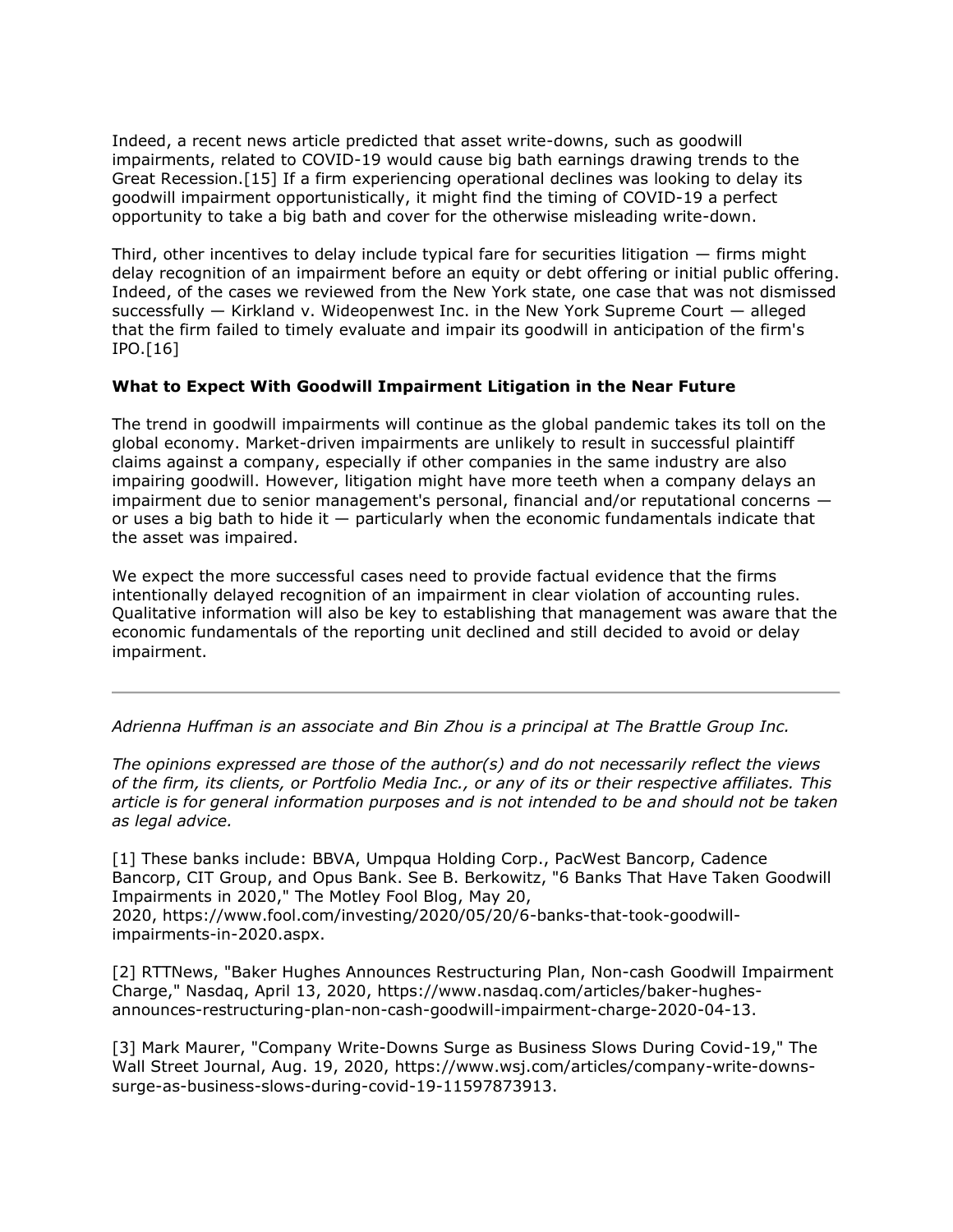[4] Jason Mutarelli, "Impairment Barometer: Covid-19 and Goodwill Valuation," Bloomberg Tax, Oct. 29, 2020, [https://news.bloombergtax.com/financial-accounting/impairment](https://news.bloombergtax.com/financial-accounting/impairment-barometer-covid-19-and-goodwill-valuation)[barometer-covid-19-and-goodwill-valuation.](https://news.bloombergtax.com/financial-accounting/impairment-barometer-covid-19-and-goodwill-valuation)

[5] For this reason, the Securities & Exchange Commission (SEC) provided disclosure guidance in light of the evolving pandemic recommending firms to "consider their disclosure obligations, questions to consider with respect to their present and future operations include: … Do you anticipate any material impairments (e.g., with respect to goodwill, intangible assets … that have had or are reasonably likely to have a material impact on your financial statements?" See U.S. SEC, Division of Corporation Finance, "CF Disclosure Guidance Topic No. 9," March 25, 2020, [https://www.sec.gov/corpfin/coronavirus-covid-19.](https://www.sec.gov/corpfin/coronavirus-covid-19)

[6] See Z. Ling, P. Shroff, R. Venkataraman and I. Zhang, 2011, "Causes and Consequences of Goodwill Impairment Losses," Review of Accounting Studies, 16: 745-778.

[7] This description of goodwill impairment is reflective of GAAP rules subsequent to the [Financial Accounting Standards Board'](https://www.law360.com/companies/financial-accounting-standards-board)s (FASB) update to impairment in January 2017. See FASB, Accounting Standards Update No. 2017-4, "Intangibles — Goodwill and Other (Topic 350): Simplifying the test for goodwill impairment," January 2017.

[8] For example, [Latham & Watkins](https://www.law360.com/firms/latham-watkins) recommended clients to evaluate goodwill for impairment if their market values dropped below their book values. Latham & Watkins, "Client Alert," No. 806, Feb. 10,

2009, [https://www.lw.com/upload/pubContent/\\_pdf/pub2484\\_1.pdf.](https://www.lw.com/upload/pubContent/_pdf/pub2484_1.pdf) See also W. Chen, P. Shroff and I. Zhang, 2019, "Fair Value Accounting: Consequences of Booking Market-Driven Goodwill Impairment," Working

Paper, [https://papers.ssrn.com/sol3/papers.cfm?abstract\\_id=2420528.](https://papers.ssrn.com/sol3/papers.cfm?abstract_id=2420528)

[9] See W. Chen, P. Shroff and I. Zhang, 2019, "Fair Value Accounting: Consequences of Booking Market-Driven Goodwill Impairment," Working Paper, [https://papers.ssrn.com/sol3/papers.cfm?abstract\\_id=2420528.](https://papers.ssrn.com/sol3/papers.cfm?abstract_id=2420528)

[10] In re: ForceField Energy Sec. Litig., United States District Court for the Southern [District of New York,](https://www.law360.com/agencies/u-s-district-court-for-the-southern-district-of-new-york) March 29, 2017, Decided, 15 Civ. 3020 (NRB).

[11] Fait v. Regions Fin. Corp., United States District Court for the Southern District of New York, May 10, 2010, Decided, 09 Civ. 3161 (LAK).

[12] See M. Darrough, L. Guler and P. Wang, 2014, "Goodwill Impairment Losses and CEO Compensation," Journal of Accounting Auditing & Finance, 29(4): 435-463; M. Glaum, W. Landsman and S. Wyrwa, 2018, "Goodwill Impairment: The Effects of Public Enforcement and Monitoring by Institutional Investors," The Accounting Review, 93(6): 149-180.

[13] The incentives are also counter-acted by institutional ownership, which can substitute as an enforcement mechanism for reporting more timely impairments. M. Glaum, W. Landsman and S. Wyrwa, 2018, "Goodwill Impairment: The Effects of Public Enforcement and Monitoring by Institutional Investors," The Accounting Review, 93(6): 149-180.

[14] C. Jordan and S. Clark, 2004, "Big Bath Earnings Management: The case of goodwill impairment under SFAS no. 142," Journal of Applied Business Research, 20(2): 63-70.

[15] J. Litman, "The Next Big Bath: Wall Street is Blind to an Oncoming Earnings Disaster," Forbes, May 27, 2020, [https://www.forbes.com/sites/joellitman/2020/05/27/the-next-big-](https://www.forbes.com/sites/joellitman/2020/05/27/the-next-big-bath-wall-street-is-blind-to-an-oncoming-earnings-disaster/#530f965924c9)